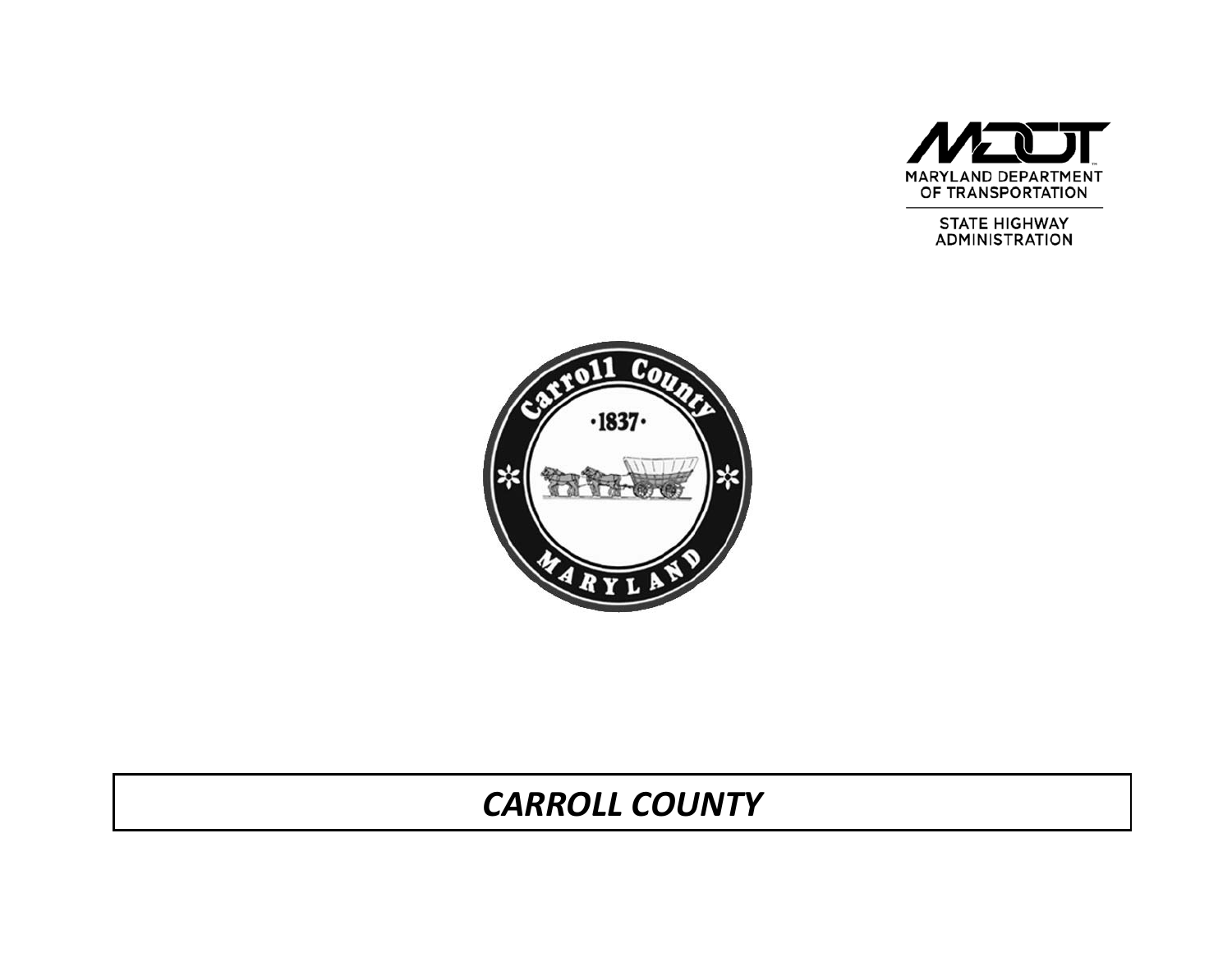#### *STATE HIGHWAY ADMINISTRATION -- Carroll County -- Line 1 Secondary Construction Program*



#### **STATE GOALS : Maryland Transportation Plan (MTP) Goals/Selection Criteria:**

- 
- 
- 
- **X Better Transportation Choices & Connections**

#### **PROJECT: MD 30 Business, Main Street**

**DESCRIPTION: Roadway, drainage, and streetscape improvements from North Woods Trail to CSX Railroad. Bicycle and pedestrian facilities were provided (1.6 miles).**

**PURPOSE & NEED SUMMARY STATEMENT:** This project provides significant improvements to the **roadway, sidewalk, and drainage infrastructure; and addresses operational issues at intersections.**

Safe, Secure, and Resilient **Constant Construction Constant Construction** Cuality & Efficiency **X** Project Inside PFA **Grandfathered X Economic Opportunity & Reduce Congestion Fiscal Responsibility PFA Status Yet to Be Determined** Exception Granted **A** Better Transportation Choices & Connections Maintain & Modernize **Environmental Protection** Protection **Project Outside PFA <u>Project Outside PFA Protection</u> Project Outside PFA <b>Project Outside PFA** Project Outside PFA **Project Outside PFA SMART GROWTH STATUS:** Project Not Location Specific Not Subject to PFA Law

**STATUS: Open to service. County contributed \$0.7 million towards construction costs. MD 30 Business EXPLANATION:** This project restores the Town of Hampstead's historic Main Street. **Was the Completion of Hampstead following the completion of the construction.** 

#### **SIGNIFICANT CHANGE FROM FY 2021 - 26 CTP: None.**

|                    | <b>POTENTIAL FUNDING SOURCE:</b>   |                 |                 |                | x <br><b>SPECIAL</b> | l x l                | FEDERAL     |                                    | GENERAL X OTHER |              |                 | <b>Classification:</b>                    |                                                                  |
|--------------------|------------------------------------|-----------------|-----------------|----------------|----------------------|----------------------|-------------|------------------------------------|-----------------|--------------|-----------------|-------------------------------------------|------------------------------------------------------------------|
|                    | <b>TOTAL</b>                       |                 |                 |                |                      |                      |             |                                    |                 |              |                 | <b>STATE - Major Collector</b>            |                                                                  |
| <b>PHASE</b>       | <b>ESTIMATED</b>                   | <b>EXPENDED</b> | <b>EXPENDED</b> | <b>CURRENT</b> | <b>BUDGET</b>        |                      |             | <b>PROJECTED CASH REQUIREMENTS</b> |                 | SIX          | <b>BALANCE</b>  | <b>FEDERAL - Other Principal Arterial</b> |                                                                  |
|                    | <b>COST</b>                        | <b>THRU</b>     | IN              | <b>YEAR</b>    | <b>YEAR</b>          |                      |             | FOR PLANNING PURPOSES ONLY         |                 | <b>YEAR</b>  | TO              | <b>STATE SYSTEM: Secondary</b>            |                                                                  |
|                    | (\$000)                            | 2021            | 2021            | 2022           | 2023                 | $\dots$ 2024 $\dots$ | 2025        | 2026                               | 2027            | <b>TOTAL</b> | <b>COMPLETE</b> |                                           | <b>Estimated Annual Average Daily Traffic (vehicles per day)</b> |
| <b>Planning</b>    | 0                                  | 0               | 0               | 0              | 0                    | 0                    | 0           | 0                                  | $\Omega$        | 0            |                 | <b>CURRENT (2021)</b>                     | 15,000                                                           |
| Engineering        | 4,688                              | 4,688           | 0               | 0              | $\mathbf 0$          | $\mathbf 0$          | 0           | 0                                  | $\Omega$        | 0            |                 |                                           |                                                                  |
| Right-of-way       | 1,045                              | 969             | 6               | 76             | 0                    | 0                    | 0           | 0                                  | 0               | 76           |                 | PROJECTED (2041)                          | 20,400                                                           |
| <b>Utilities</b>   | 40                                 | 40              | 0               | 0              | 0                    | $\mathbf 0$          | $\bf{0}$    | 0                                  | $\Omega$        | 0            |                 |                                           |                                                                  |
| Construction       | 30,133                             | 29,802          | 2,949           | 332            | $\mathbf 0$          | $\mathbf 0$          | 0           | 0                                  | 0               | 332          |                 |                                           |                                                                  |
| Total              | 35,906                             | 35,499          | 2,955           | 408            | $\mathbf{0}$         | 0                    | $\mathbf 0$ | $\mathbf 0$                        | $\mathbf o$     | 408          |                 |                                           |                                                                  |
| <b>Federal-Aid</b> | 5,447                              | 5,386           | 5               | 61             | $\mathbf 0$          | 0                    | $\bf{0}$    | $\Omega$                           | $\Omega$        | 61           |                 |                                           |                                                                  |
| Special            | 21,370                             | 21,286          | 2,951           | 84             | $\mathbf 0$          | $\mathbf 0$          | 0           | 0                                  | $\Omega$        | 84           |                 |                                           |                                                                  |
| Other              | $\Omega$                           | 0               | 0               | 0              | 0                    | 0                    | $\mathbf 0$ | 0                                  | $\Omega$        | 0            |                 |                                           |                                                                  |
|                    | STIP REFERENCE #CI 3411 12/01/2021 |                 |                 |                |                      |                      |             |                                    |                 |              |                 |                                           |                                                                  |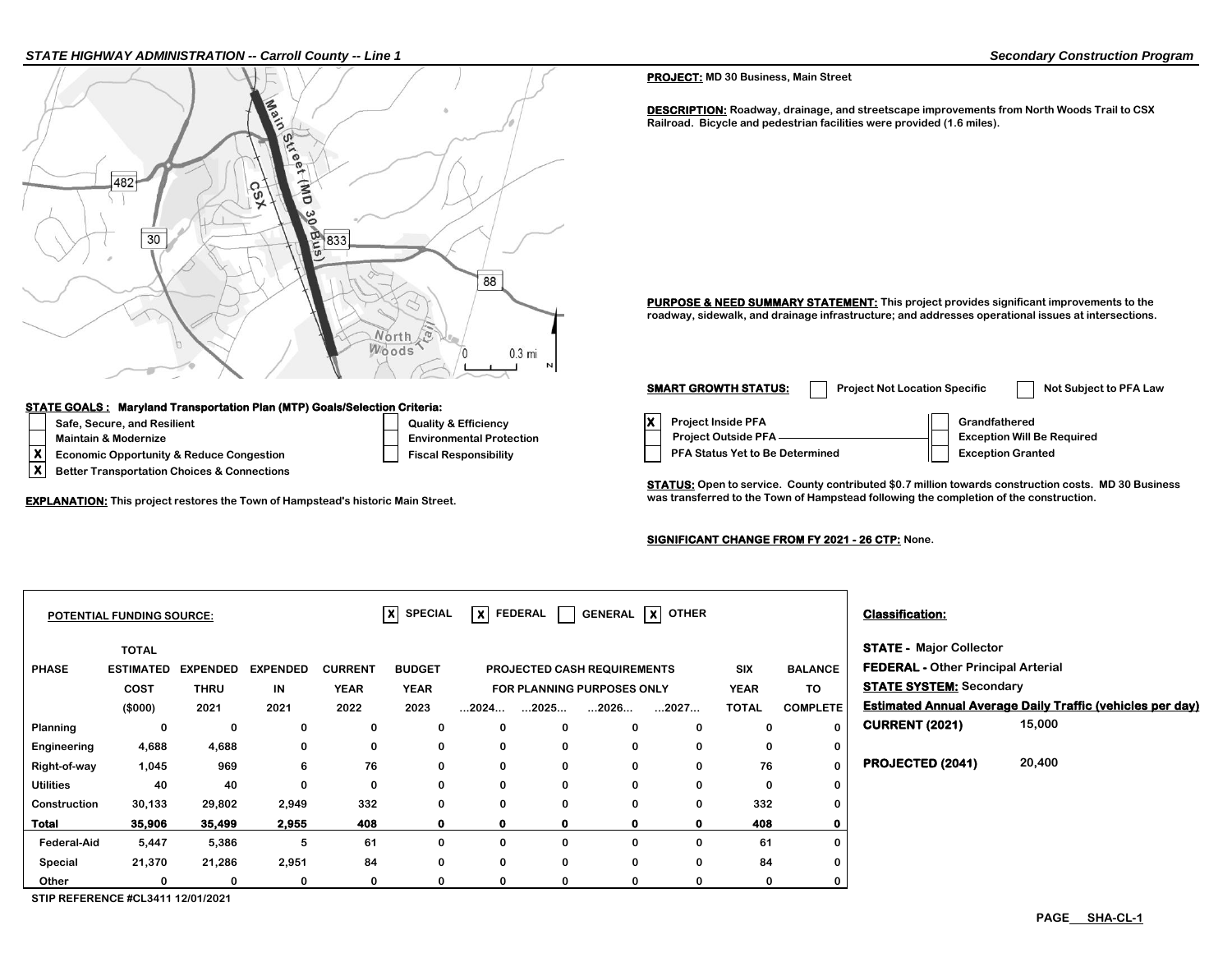### *STATE HIGHWAY ADMINISTRATION -- Carroll County -- Line 2 Primary Development & Evaluation Program*



**PROJECT: MD 140, Baltimore Boulevard**

**DESCRIPTION: Project to consider capacity improvements along MD 140 between Market Street and Sullivan Road through Westminster (2.5 miles). Bicycle and pedestrian accommodations will be provided as appropriate.**

**PURPOSE & NEED SUMMARY STATEMENT:** This project will improve mobility and provide additional **capacity for planned growth and economic development within Westminster.**

| <b>SMART GROWTH STATUS:</b>                                                                       | <b>Project Not Location Specific</b> |                                                                                | <b>Not Subject to PFA Law</b> |
|---------------------------------------------------------------------------------------------------|--------------------------------------|--------------------------------------------------------------------------------|-------------------------------|
| <b>Project Inside PFA</b><br><b>Project Outside PFA</b><br><b>PFA Status Yet to Be Determined</b> |                                      | Grandfathered<br><b>Exception Will Be Required</b><br><b>Exception Granted</b> |                               |

**STATUS: Planning complete.**

**SIGNIFICANT CHANGE FROM FY 2021 - 26 CTP: None.**

| POTENTIAL FUNDING SOURCE: |                                            |                 |                 |                | $\overline{\mathsf{x}}$ SPECIAL |                      | FEDERAL              | <b>GENERAL</b>                     | <b>OTHER</b> |              |                 | <b>Classification:</b>                    |                                                                  |
|---------------------------|--------------------------------------------|-----------------|-----------------|----------------|---------------------------------|----------------------|----------------------|------------------------------------|--------------|--------------|-----------------|-------------------------------------------|------------------------------------------------------------------|
|                           | <b>TOTAL</b>                               |                 |                 |                |                                 |                      |                      |                                    |              |              |                 | <b>STATE - Intermediate Arterial</b>      |                                                                  |
| <b>PHASE</b>              | <b>ESTIMATED</b>                           | <b>EXPENDED</b> | <b>EXPENDED</b> | <b>CURRENT</b> | <b>BUDGET</b>                   |                      |                      | <b>PROJECTED CASH REQUIREMENTS</b> |              | <b>SIX</b>   | <b>BALANCE</b>  | <b>FEDERAL - Other Principal Arterial</b> |                                                                  |
|                           | <b>COST</b>                                | <b>THRU</b>     | IN              | <b>YEAR</b>    | <b>YEAR</b>                     |                      |                      | FOR PLANNING PURPOSES ONLY         |              | <b>YEAR</b>  | TO              | <b>STATE SYSTEM: Primary</b>              |                                                                  |
|                           | (\$000)                                    | 2021            | 2021            | 2022           | 2023                            | $\dots$ 2024 $\dots$ | $\dots$ 2025 $\dots$ | $\dots$ 2026 $\dots$               | 2027         | <b>TOTAL</b> | <b>COMPLETE</b> |                                           | <b>Estimated Annual Average Daily Traffic (vehicles per day)</b> |
| Planning                  | 1,431                                      | 1,431           | 0               | 0              | 0                               | 0                    | 0                    | 0                                  | 0            | 0            |                 | <b>CURRENT (2021)</b>                     | 49,800 - 52,300                                                  |
| Engineering               | 0                                          | 0               | 0               | 0              | 0                               | 0                    | 0                    | 0                                  | 0            | 0            |                 |                                           |                                                                  |
| Right-of-way              | 0                                          | 0               | 0               | 0              | 0                               | 0                    | 0                    | 0                                  | 0            | 0            |                 | PROJECTED (2041)                          | 65,200 - 71,300                                                  |
| <b>Utilities</b>          | $\mathbf 0$                                | $\mathbf 0$     | 0               | $\mathbf 0$    | $\mathbf 0$                     | 0                    | 0                    | 0                                  | 0            | 0            |                 |                                           |                                                                  |
| Construction              | 0                                          | 0               | 0               | 0              | 0                               | 0                    | 0                    | 0                                  | 0            | $\bf{0}$     |                 |                                           |                                                                  |
| Total                     | 1,431                                      | 1,431           |                 | $\mathbf{0}$   | 0                               | $\Omega$             | $\mathbf{0}$         | 0                                  |              | $\Omega$     |                 |                                           |                                                                  |
| <b>Federal-Aid</b>        | $\mathbf 0$                                | 0               | 0               | 0              | 0                               | 0                    | 0                    | 0                                  | 0            | 0            |                 |                                           |                                                                  |
| Special                   | 1,431                                      | 1,431           | 0               | 0              | 0                               | 0                    | 0                    | 0                                  | 0            | 0            |                 |                                           |                                                                  |
| Other                     | $\Omega$                                   | O               | n.              | 0              | $\Omega$                        | $\Omega$             | 0                    |                                    | n.           | $\Omega$     |                 |                                           |                                                                  |
|                           | <b>CTID DEFEDENCE 401 7004 40104 10004</b> |                 |                 |                |                                 |                      |                      |                                    |              |              |                 |                                           |                                                                  |

**STIP REFERENCE #CL7021 12/01/2021**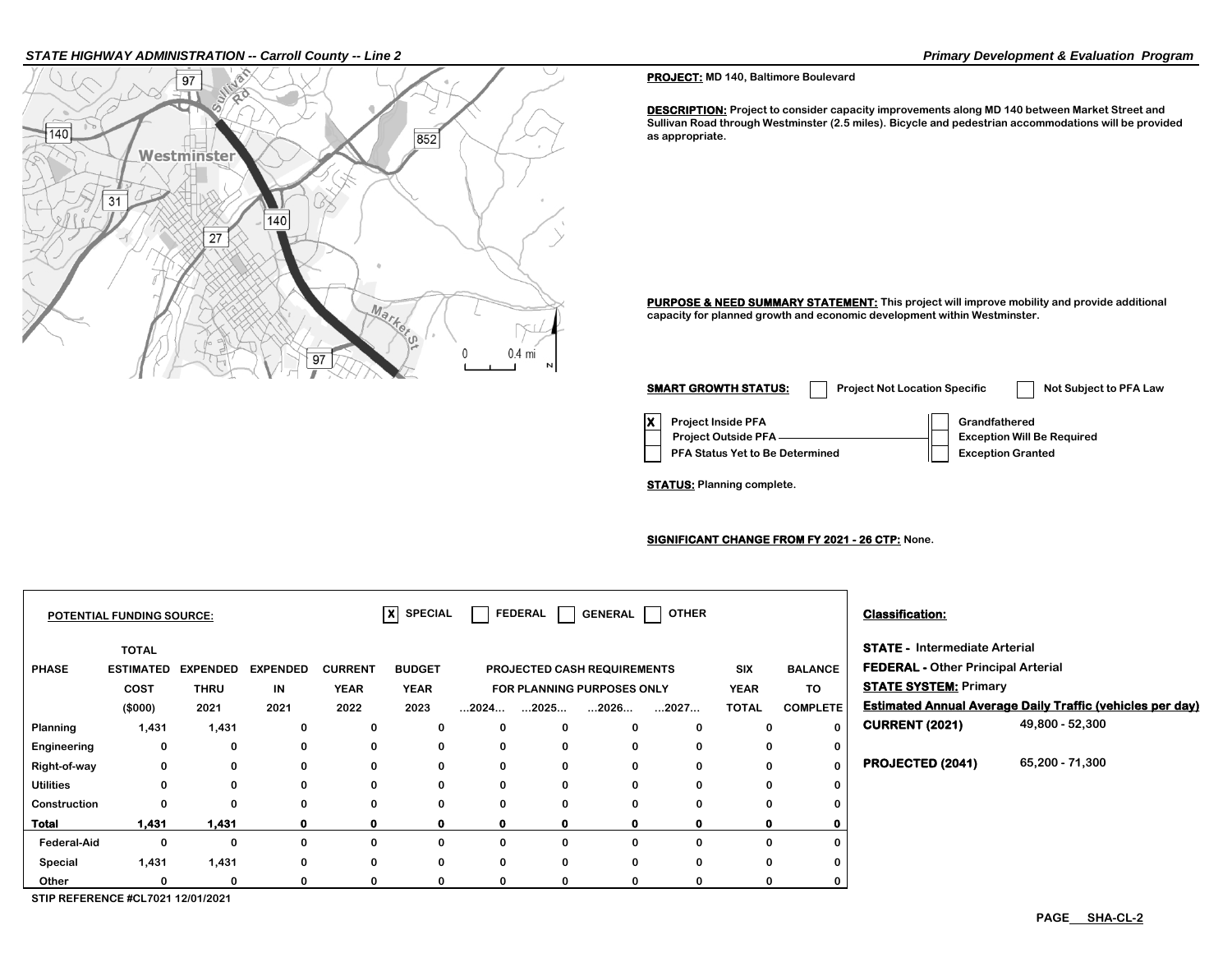### *STATE HIGHWAY ADMINISTRATION -- Carroll County -- Line 3 Secondary Development & Evaluation Program*



**PROJECT: MD 26, Liberty Road**

**DESCRIPTION:** A project to provide access, operational, safety and streetscape improvements along the **MD 26 corridor between the Liberty Reservoir and MD 32 (2.6 miles). Bicycle and pedestrian facilities will be provided as appropriate.**

**PURPOSE & NEED SUMMARY STATEMENT: This project would improve operations and safety along this segment of MD 26.**

**Project Inside PFA Grandfathered X** PFA Status Yet to Be Determined **Exception Granted Project Outside PFA Exception Will Be Required SMART GROWTH STATUS:** Project Not Location Specific Not Subject to PFA Law

**STATUS: Project on hold. County and State split the cost of planning and the County contributed \$1.0 million towards the engineering cost.**

**SIGNIFICANT CHANGE FROM FY 2021 - 26 CTP: None.**

|                                   | <b>POTENTIAL FUNDING SOURCE:</b> |                                |                       |                               | $\overline{\mathbf{x}}$<br><b>SPECIAL</b> | X FEDERAL            |          |                                                           | GENERAL   X   OTHER |                    |                      | <b>Classification:</b>                                                            |                                                                  |
|-----------------------------------|----------------------------------|--------------------------------|-----------------------|-------------------------------|-------------------------------------------|----------------------|----------|-----------------------------------------------------------|---------------------|--------------------|----------------------|-----------------------------------------------------------------------------------|------------------------------------------------------------------|
|                                   | <b>TOTAL</b>                     |                                |                       |                               |                                           |                      |          |                                                           |                     |                    |                      | <b>STATE - Intermediate Arterial</b><br><b>FEDERAL - Other Principal Arterial</b> |                                                                  |
| <b>PHASE</b>                      | <b>ESTIMATED</b><br><b>COST</b>  | <b>EXPENDED</b><br><b>THRU</b> | <b>EXPENDED</b><br>IN | <b>CURRENT</b><br><b>YEAR</b> | <b>BUDGET</b><br><b>YEAR</b>              |                      |          | PROJECTED CASH REQUIREMENTS<br>FOR PLANNING PURPOSES ONLY |                     | SIX<br><b>YEAR</b> | <b>BALANCE</b><br>TO | <b>STATE SYSTEM: Secondary</b>                                                    |                                                                  |
|                                   | (\$000)                          | 2021                           | 2021                  | 2022                          | 2023                                      | $\dots$ 2024 $\dots$ | 2025     | 2026                                                      | 2027                | <b>TOTAL</b>       | <b>COMPLETE</b>      |                                                                                   | <b>Estimated Annual Average Daily Traffic (vehicles per day)</b> |
| Planning                          | 290                              | 290                            | 0                     | 0                             | $\bf{0}$                                  | 0                    | 0        | 0                                                         | 0                   | 0                  | $\bf{0}$             | <b>CURRENT (2021)</b>                                                             | 15,300 - 30,800                                                  |
| Engineering                       | 1,366                            | 1,366                          | 0                     | 0                             | 0                                         | $\mathbf 0$          | 0        | 0                                                         | 0                   | 0                  | $\mathbf{0}$         |                                                                                   |                                                                  |
| Right-of-way                      | 0                                | 0                              | 0                     | 0                             | 0                                         | 0                    | 0        | 0                                                         | 0                   | 0                  | $\Omega$             | <b>PROJECTED (2041)</b>                                                           | 18,800 - 40,600                                                  |
| <b>Utilities</b>                  | $\mathbf 0$                      | $\Omega$                       | 0                     | 0                             | $\bf{0}$                                  | $\mathbf 0$          | $\bf{0}$ | 0                                                         | 0                   | 0                  | 0                    |                                                                                   |                                                                  |
| Construction                      | 0                                | $\Omega$                       | 0                     | 0                             | 0                                         | 0                    | 0        | 0                                                         | 0                   | 0                  | 0                    |                                                                                   |                                                                  |
| Total                             | 1,656                            | 1,656                          | 0                     | 0                             | o                                         |                      | 0        |                                                           | 0                   | 0                  | 0                    |                                                                                   |                                                                  |
| <b>Federal-Aid</b>                | 228                              | 228                            | 0                     | 0                             | 0                                         | 0                    | 0        | 0                                                         | $\Omega$            | 0                  | 0                    |                                                                                   |                                                                  |
| Special                           | 428                              | 428                            | 0                     | 0                             | 0                                         | 0                    | 0        | 0                                                         | 0                   | 0                  | 0                    |                                                                                   |                                                                  |
| Other                             | 1,000                            | 1,000                          | 0                     | ŋ                             | 0                                         | O                    | 0        | 0                                                         | 0                   | 0                  | 0                    |                                                                                   |                                                                  |
| STID DEEEDENCE #CL8501 12/01/2021 |                                  |                                |                       |                               |                                           |                      |          |                                                           |                     |                    |                      |                                                                                   |                                                                  |

**STIP REFERENCE #CL8501 12/01/2021**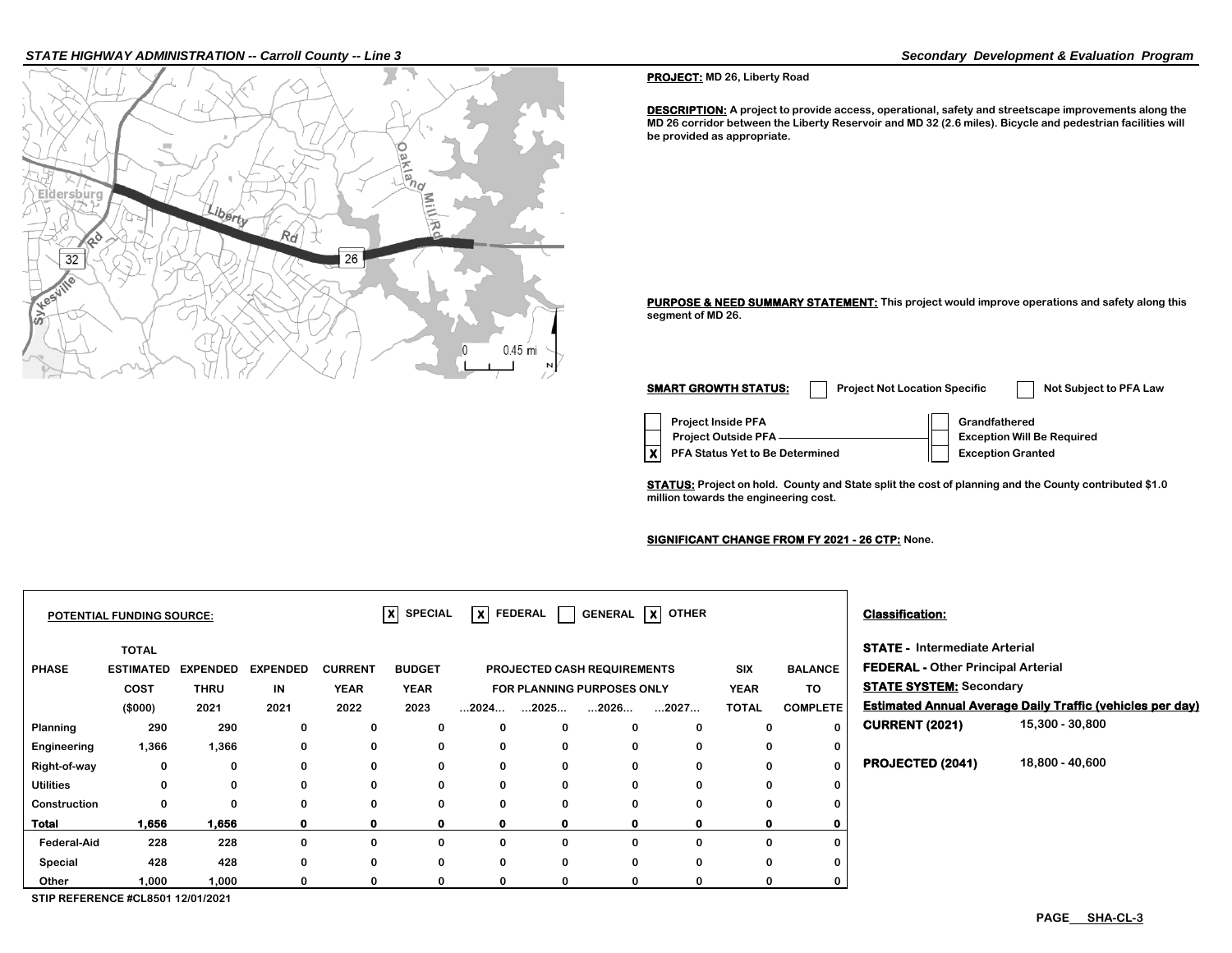#### *STATE HIGHWAY ADMINISTRATION -- Carroll County -- Line 4 Secondary Development & Evaluation Program*



**PROJECT: MD 32, Sykesville Road**

**DESCRIPTION: Planning study to determine potential safety and capacity improvements on MD 32 from MD 26 (Liberty Road) to I-70 (7.5 miles).**

**PURPOSE & NEED SUMMARY STATEMENT: Road connects high growth area of Carroll County with growing job markets in Howard County.**

**Project Inside PFA Grandfathered X** PFA Status Yet to Be Determined **Exception Granted Project Outside PFA Exception Will Be Required SMART GROWTH STATUS:** Project Not Location Specific Not Subject to PFA Law

**STATUS: Study complete.**

**SIGNIFICANT CHANGE FROM FY 2021 - 26 CTP: None.**

|                    | <b>POTENTIAL FUNDING SOURCE:</b> |                 |                 |                | $ X $ SPECIAL |                      | <b>FEDERAL</b>       | <b>GENERAL</b>                     | <b>OTHER</b> |              |                 | <b>Classification:</b>                    |                                                                  |
|--------------------|----------------------------------|-----------------|-----------------|----------------|---------------|----------------------|----------------------|------------------------------------|--------------|--------------|-----------------|-------------------------------------------|------------------------------------------------------------------|
|                    | <b>TOTAL</b>                     |                 |                 |                |               |                      |                      |                                    |              |              |                 | <b>STATE - Intermediate Arterial</b>      |                                                                  |
| <b>PHASE</b>       | <b>ESTIMATED</b>                 | <b>EXPENDED</b> | <b>EXPENDED</b> | <b>CURRENT</b> | <b>BUDGET</b> |                      |                      | <b>PROJECTED CASH REQUIREMENTS</b> |              | SIX          | <b>BALANCE</b>  | <b>FEDERAL - Other Principal Arterial</b> |                                                                  |
|                    | COST                             | <b>THRU</b>     | IN              | <b>YEAR</b>    | <b>YEAR</b>   |                      |                      | FOR PLANNING PURPOSES ONLY         |              | <b>YEAR</b>  | TO.             | <b>STATE SYSTEM: Secondary</b>            |                                                                  |
|                    | (\$000)                          | 2021            | 2021            | 2022           | 2023          | $\dots$ 2024 $\dots$ | $\dots$ 2025 $\dots$ | $\dots$ 2026                       | 2027         | <b>TOTAL</b> | <b>COMPLETE</b> |                                           | <b>Estimated Annual Average Daily Traffic (vehicles per day)</b> |
| Planning           | 703                              | 703             | 0               | 0              | 0             | 0                    | 0                    |                                    | $\Omega$     | 0            | $\bf{0}$        | <b>CURRENT (2021)</b>                     | 20,500 - 26,400                                                  |
| Engineering        | 0                                | 0               | 0               | 0              | $\bf{0}$      | 0                    | 0                    |                                    | $\Omega$     | 0            | 0               |                                           |                                                                  |
| Right-of-way       | 0                                | 0               | 0               | 0              | 0             | 0                    | 0                    | 0                                  | $\mathbf 0$  | 0            | $\bf{0}$        | <b>PROJECTED (2041)</b>                   | 36,100 - 40,300                                                  |
| <b>Utilities</b>   | 0                                | 0               | 0               | 0              | 0             | 0                    | 0                    | $\Omega$                           | $\Omega$     | 0            | 0               |                                           |                                                                  |
| Construction       |                                  | 0               | 0               | 0              | 0             | 0                    | 0                    |                                    | 0            | $\bf{0}$     |                 |                                           |                                                                  |
| Total              | 703                              | 703             | 0               | $\mathbf{o}$   | $\mathbf o$   | $\mathbf{o}$         | $\mathbf 0$          |                                    | Ω            | $\mathbf{0}$ |                 |                                           |                                                                  |
| <b>Federal-Aid</b> | 0                                | 0               | 0               | 0              | 0             | 0                    | 0                    |                                    | $\Omega$     | $\Omega$     | 0               |                                           |                                                                  |
| Special            | 703                              | 703             | 0               | 0              | 0             | 0                    | $\mathbf 0$          | $\Omega$                           | $\Omega$     | 0            |                 |                                           |                                                                  |
| Other              |                                  | 0               | 0               | 0              | 0             | 0                    | 0                    |                                    |              | $\Omega$     |                 |                                           |                                                                  |

**STIP REFERENCE #AW0311 12/01/2021**